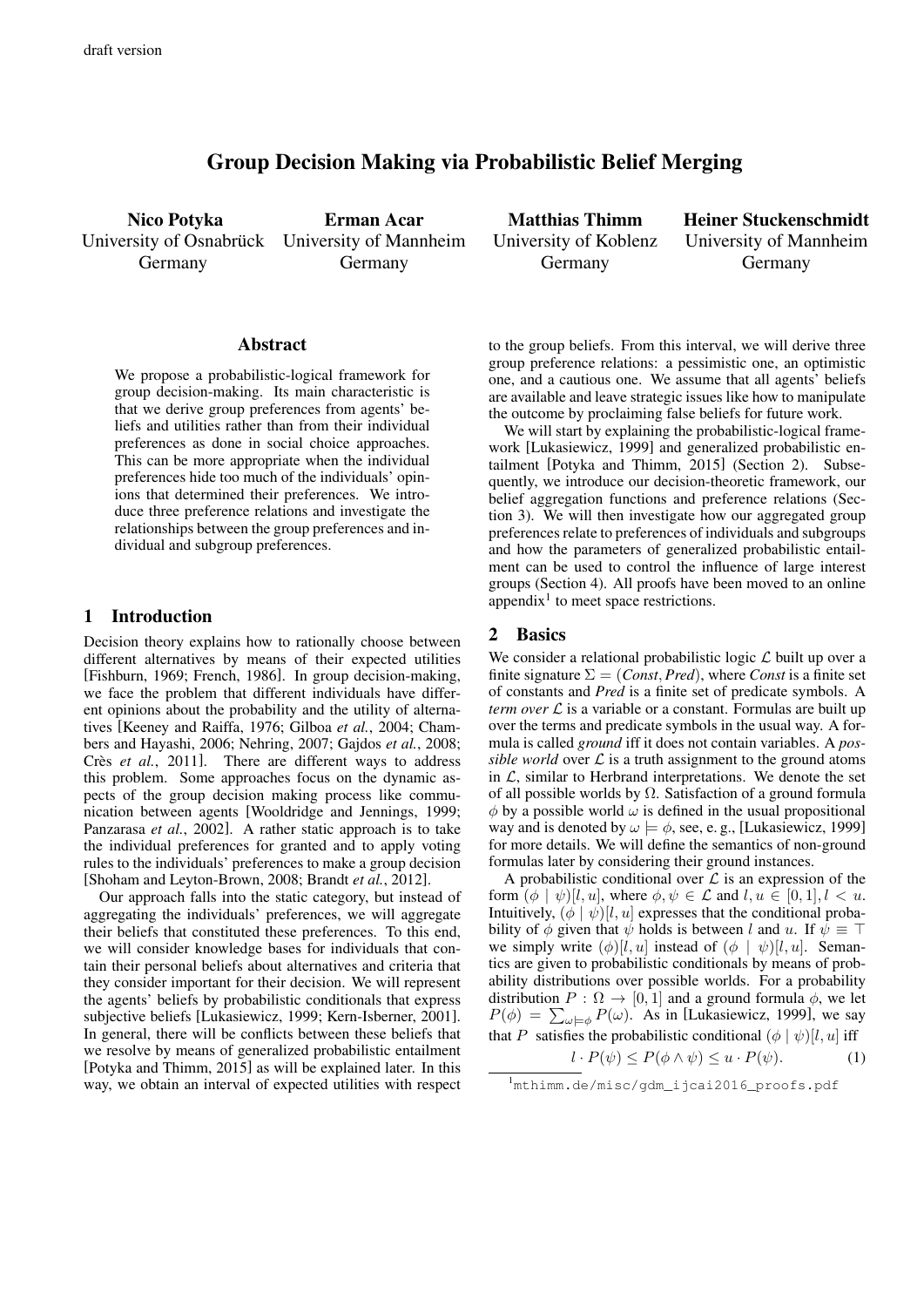This corresponds to demanding that the conditional probability of  $\phi$  given  $\psi$  is between l and u whenever  $P(\psi) > 0$ . If  $P(\psi) = 0$ , P satisfies the conditional independently of l and  $u$ . This behaviour is similar to the behaviour of implication in classical logic in that we can conclude arbitrary things from a false assumption. The definition is used frequently in probabilistic logics [Paris, 1994; Hansen and Jaumard, 2000; Lukasiewicz, 1999] because it has some technical advantages like guaranteeing that model sets are topologically closed. A *probabilistic knowledge base* K *over* L is a finite set of probabilistic conditionals over  $\mathcal{L}$ . A probability distribution  $P$  satisfies  $K$  (is a *model* of  $K$ ) iff P satisfies all conditionals in  $K$ . We denote set of all models of  $K$  by  $Mod(K)$ .

Note that (1) corresponds to two linear inequalities over probability functions. With a slight abuse of notation, we will identify probability distributions  $P$  with probability vectors of size  $|\Omega|$  (where the *i*-th component contains the probability of the  $i$ -th world with respect to an arbitrary ordering). Then linearity of (1) allows us to rewrite (1) compactly in the form  $a P \leq 0$ , where a is an |Ω|-dimensional row vector. If a knowledge base K induces k such row vectors  $a_1, \ldots, a_k$ , we let  $I_K = \{1, \ldots, k\}$  denote the corresponding set of indices. Then

$$
Mod(K) = \{ P \mid \forall i \in I_K : a_i P \le 0 \}.
$$

The *probabilistic entailment problem* [Nilsson, 1986; Hansen and Jaumard, 2000; Lukasiewicz, 1999] is defined as follows. Given a query  $(\phi | \psi)$  consisting of two formulas  $\phi, \psi \in \mathcal{L}$ , compute tight upper and lower bounds on the probability of  $\phi$  given  $\psi$  among all probability distributions P that satisfy K and  $P(\psi) > 0$ . Formally, the bounds are defined by the optimization problems [Hansen and Jaumard, 2000]

$$
\min_{P \in \text{Mod}(K)} / \max_{P \in \text{Mod}(K)} \frac{P(\phi \land \psi)}{P(\psi)} \qquad (P(\psi) > 0). \tag{2}
$$

In case that  $P(\psi) = 0$ , we return the empty interval [1, 0]. However, probabilistic entailment yields no solution if  $K$  is inconsistent, that is, if  $Mod(K) = \emptyset$ . In order to overcome this problem, we can replace the distributions that satisfy  $K$ with those that minimally violate  $K$  in the sense that they minimize the error in the system of inequalities  ${a_i P \leq \cdots}$  $0 \mid i \in I_{\mathcal{K}}$  [Potyka, 2014; De Bona and Finger, 2015; Potyka and Thimm, 2015]. More generally, we can minimize over the set of probability distributions that satisfy a distinguished system of inequalities called *integrity constraints* that are denoted by  $IC$ . If  $IC$  is empty, we end up with the original formulation.

We will use p*-norms* to measure the error in the system of inequalities. For  $p \geq 1$ , the *p-norm*  $\| \cdot \|_p : \mathbb{R}^n \to \mathbb{R}$  is defined by  $||x||_p = \sqrt[p]{\sum_{i=1}^n |x_i|^p}$ . For the limit  $p \to \infty$ , we obtain the *maximum norm*  $\Vert . \Vert_{\infty}$  that is defined by  $\Vert x \Vert_{\infty} =$  $\max\{|x_i| \mid 1 \leq i \leq n\}$ . Let  $f^+ : \mathbb{R} \to \mathbb{R}_{\geq 0}$  be defined by  $f(x) = \max\{0, x\}$ . The minimal violation value of K with respect to  $\Vert . \Vert_p$  and  $\mathcal{IC}$  is defined by the optimization problem

$$
\min_{P \in \text{Mod}(\mathcal{IC})} \quad || f^+(v(P)) ||_p,
$$

where  $v(P)$  is the  $|I_K|$ -dimensional *violation vector* whose *i*-th component contains the value of  $a_i P$  and  $f^+(v(P))$ 

means component-wise application of  $f^+$  to the vector  $v(P)$ . Note that the minimal violation value is 0 if and only  $a_i P \leq$ 0 for all  $i \in I_{\mathcal{K}}$ , i.e., iff  $\mathcal{K} \cup \mathcal{IC}$  is consistent. The optimal solutions of this problem are called the *generalized models of* K, denoted by  $GMod_{\mathcal{IC}}^{\|\cdot\|}(K)$  [Potyka and Thimm, 2014]. See [Potyka, 2014; Potyka and Thimm, 2015] for some intuitive explanations on the influence of the choice of p.

To improve readability, we may omit the subscript  $TC$ and the superscript  $\Vert . \Vert$  when they are clear from the context. We can use the generalized models to generalize probabilistic entailment in a straightforward way by replacing the models with the generalized models in (2), see [Potyka and Thimm, 2014] for a detailed discussion. This problem is called the *generalized entailment problem* and can generally be solved by convex optimization techniques [Potyka and Thimm, 2015].

#### 3 Decision-Theoretic Framework

Given a probabilistic relational language  $\mathcal L$  as introduced in the previous section, we consider a group decision-making problem over a set of agents  $N = \{1, \ldots, n\}$ . A *decision base* consists of the public and individual beliefs of our agents, a set of alternatives from which the group can choose, a set of criteria on which the decision depends, and a utility function.

Definition 1 (Decision Base). A *decision base* D over a set of agents  $N = \{1, \ldots, n\}$  is a tuple  $(K, \mathcal{A}, \mathcal{C}, U)$ , where

- $K = \langle K_0, K_1, \ldots, K_n \rangle$  is called the *knowledge base of* D.  $\mathcal{K}_0, \mathcal{K}_1, \ldots, \mathcal{K}_n$  are probabilistic knowledge bases over  $\mathcal L$  such that  $\mathcal K_0 \cup \mathcal K_i$  is consistent for all  $i \in N$ .  $\mathcal K_0$ contains the *public (explicit) beliefs* and  $K_i$  contains the *individual (explicit) beliefs of agent* i.
- $A = \{a_1, \ldots, a_k\}$  is a non-empty *set of alternatives*, where each alternative  $a_i \in Const$  is a constant.
- $C = \{C_1, \ldots, C_m\}$  is a non-empty *set of criteria*, where each criterion  $C \in \mathcal{L}$  is a formula that contains exactly one free variable.
- $U: \mathcal{C} \to \mathbb{R}^n_{\geq 0}$  is the *utility function* that maps each criterion to a non-negative utility vector whose  $i$ -th value represents the utility for agent i. For a criterion  $C \in \mathcal{C}$ , we denote agent i's utility by  $u_i(C)$ , that is,  $U(C)$  =  $(u_1(C), \cdots, u_n(C)).$

We do not demand that agents' utilities are normalized in the sense that  $\sum_{i=1}^{m} u_j(C_i) = \sum_{i=1}^{m} u_k(C_i)$  for all agents  $j, k \in N$ . However, there can be good reasons for making this assumption and we can do so, of course, without loosing any properties in the general analysis that will follow. The reason for demanding that a criterion contains exactly one variable is that criteria serve as templates for properties that an alternative might have.

**Example 1.** Suppose there are two agents  $N = \{1, 2\}$ , which *are about to choose a politician from a set of candidates* A = {peter, nicole}*. Our agents evaluate the candidates with respect to the criteria*  $C = \{Honest(x), Intelligent(x)\}\$ .  $K_0$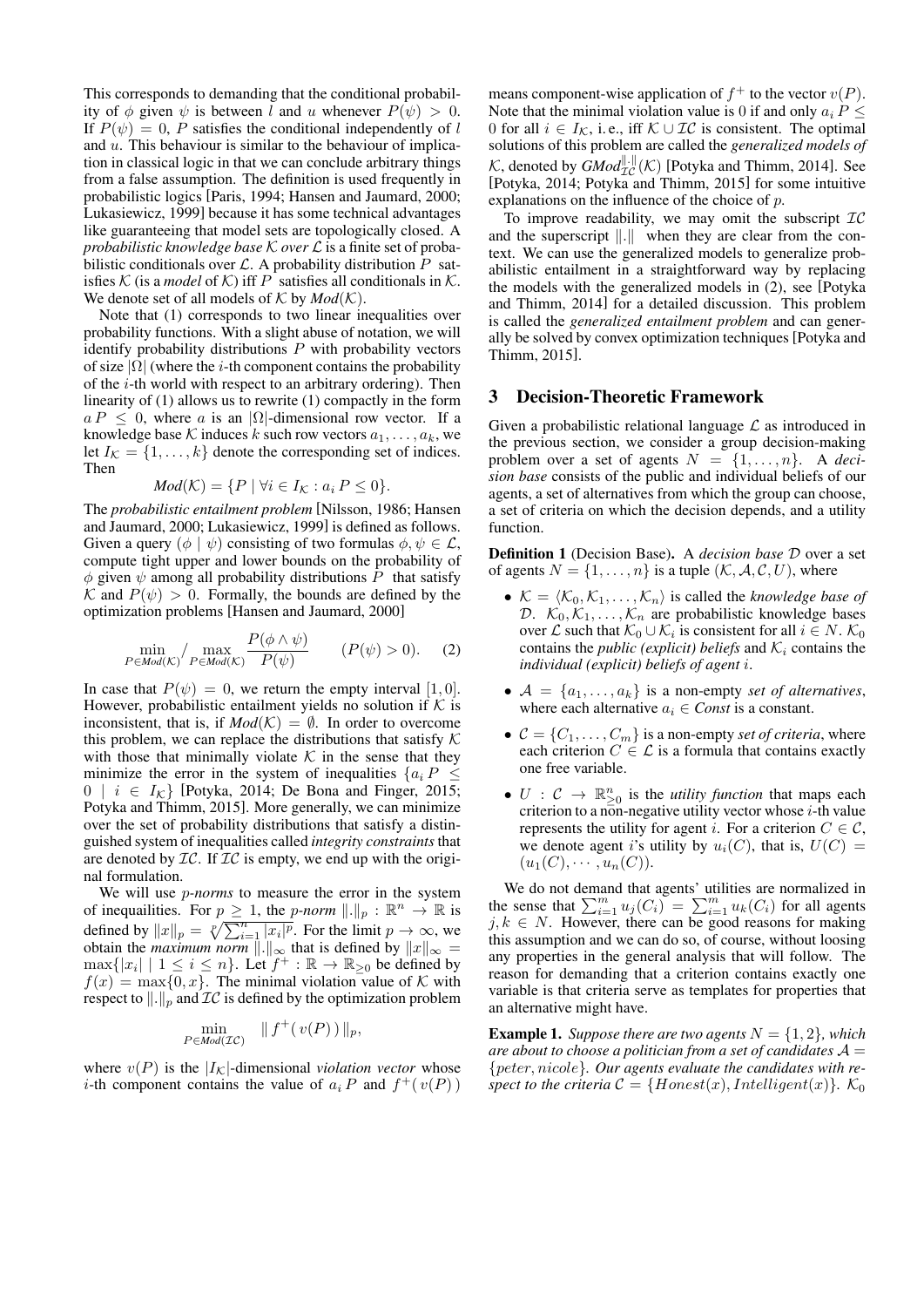*contains* (P restigious(harvard))[1]*. Agent* 1 *believes*

 $(Honest(peter))[0.2], (Honest(nicole))[0.9],$ 

 $(Studied(peter, harvard))[1],$ 

 $(Intelligent(x) | Student(x, y) \wedge President(y))[0.9].$ 

*Agent* 2*'s knowledge base contains*

 $(Honest(peter))[0.9], (Honest(nicole))[0.6],$ 

 $(LooksIntelligent(nicole))[1],$ 

 $(Intelligent(x) | LooksIntelligent(x))[0.8].$ 

*Furthermore,*  $u_1(Intelligent) = 70, u_2(Intelligent) =$  $80, u_1(Honest) = 40, u_2(Honest) = 95$ . Note that the *agents not only have different beliefs about the candidates, but also about the causes of different criteria.*

Given the beliefs and preferences of the agents, which alternative should the group choose if all agents are treated equally? Even though we demand that all individual beliefs are consistent with the public beliefs, the union  $\bigcup_{i=0}^n K_i$  of all knowledge bases can be inconsistent. However, in order to achieve a group decision that is fair with respect to the beliefs of all agents, we must take all knowledge bases into account. We do this by applying generalized entailment.

**Definition 2** (Individual Beliefs, Group Belief). Let  $\mathcal{D}$  =  $(\langle K_0, K_1, \ldots, K_n \rangle, A, C, U)$  be a decision base. Let  $\phi, \psi \in$ L be formulas. For  $i \in N$ , *agent* i's *individual belief in*  $\phi$ *given*  $\psi$  is the interval  $\mathcal{B}_i(\phi \mid \psi) = [l_i, r_i]$ , where  $l_i$  and  $r_i$ denote the minimum and maximum of

$$
\min_{P \in \text{Mod}(\mathcal{K}_0 \cup \mathcal{K}_i)} / \max_{P \in \text{Mod}(\mathcal{K}_0 \cup \mathcal{K}_i)} \frac{P(\phi \land \psi)}{P(\psi)} \qquad (P(\psi) > 0).
$$

Let  $\Vert . \Vert$  be a p-norm and let  $\mathcal{M} = \bigsqcup_{i \in N} \mathcal{K}_i$  denote the multiset obtained from adding all agents' individual beliefs. The *group belief in*  $\phi$  *given*  $\psi$  is the interval  $\mathcal{B}_G(\phi | \psi) = [l, r]$ , where  $l$  and  $r$  denote the minimum and maximum of

$$
\min_{P \in \text{GMod}_{\kappa_0}^{\|\cdot\|}(\mathcal{M})} / \max_{P \in \text{GMod}_{\kappa_0}^{\|\cdot\|}(\mathcal{M})} \frac{P(\phi \wedge \psi)}{P(\psi)} \qquad (P(\psi) > 0).
$$

- **Remark 1.** 1. Note that the public beliefs  $K_0$  serve as integrity constraints for the group beliefs and are therefore guaranteed to be maintained [Potyka and Thimm, 2015]. The agents' individual beliefs are treated equally by adding all individual knowledge bases to a multiset.
	- 2. We will often consider unconditional beliefs. Formally this means that for  $\psi \equiv \top$  we will again abbreviate  $\mathcal{B}_i(\phi \mid \psi)$  by  $\mathcal{B}_i(\phi)$  and  $\mathcal{B}_G(\phi \mid \psi)$  by  $\mathcal{B}_G(\phi)$ .

We show the individual and group beliefs for Example 1 in Table 1. In the following, we will often be interested in decision bases that are conflict-free in the following sense.

Definition 3 (Conflict-free Decision Base). A decision base  $\bigcup_{i \in N} \mathcal{K}_i$  is consistent.  $\mathcal{D} = (\langle \mathcal{K}_0, \ldots, \mathcal{K}_n \rangle, \mathcal{A}, \mathcal{C}, U)$  is called *conflict-free* iff  $\mathcal{K}_0 \cup$ 

We want to compute the expected utility of an alternative with respect to the group beliefs. Since  $\mathcal{B}_G$  yields an interval, we define the following operations on intervals:

$$
c \cdot [L, R] = [L, R] \cdot c = [c \cdot L, c \cdot R],
$$
  

$$
[L, R] + [L', R'] = [L + L', R + R'].
$$

|                 | Honest     |            |                   | Intelligent |  |
|-----------------|------------|------------|-------------------|-------------|--|
|                 | nicole     | peter      | nicole            | peter       |  |
| $\mathcal{B}_1$ | [0.9, 0.9] | [0.2, 0.2] | $\vert 0,1 \vert$ | [0.9, 0.9]  |  |
| $\mathcal{B}_2$ | [0.6, 0.6] | [0.9, 0.9] | [0.8, 0.8]        | [0,1]       |  |
| $\mathcal{B}_G$ | [0.6, 0.9] | [0.2, 0.9] | [0.8, 0.8]        | [0.9, 0.9]  |  |

Table 1: Individual Beliefs  $\mathcal{B}_1$ ,  $\mathcal{B}_2$  and group belief  $\mathcal{B}_G$  for Example 1 when using the 1-norm.

| nicole          |                 | peter         |
|-----------------|-----------------|---------------|
| $EU_1$          | [36, 106]       | [71, 71]      |
| EU <sub>2</sub> | [121, 121]      | [85.5, 165.5] |
| $EU_G$          | [100.5, 120.75] | [81, 128.25]  |

Table 2: Expected utilities of individuals and the group for Example 1 when using the 1-norm.

where  $c, L, R', U, R' \in \mathbb{R}_{\geq 0}$ . Note that we will never get negative values in our computations because both probabilities and our utilities are non-negative. We can now define our expected utilities with respect to individuals and the group.

Definition 4 (Individual, Group Expected Utility Interval). Consider a decision base  $\mathcal{D} = (\mathcal{K}, \mathcal{A}, \mathcal{C}, U)$ . The *individual expected utility interval of agent*  $i \in N$  *of alternative*  $a \in A$ is

$$
EU_i(a) = \sum_{C \in \mathcal{C}} \mathcal{B}_i(C(a)) \cdot u_i(C).
$$

The *group's expected utility interval of an alternative*  $a \in \mathcal{A}$ is

$$
EU_G(a) = \frac{1}{|N|} \sum_{i \in N} \sum_{C \in \mathcal{C}} \mathcal{B}_G(C(a)) \cdot u_i(C).
$$

For some expected utility interval  $EU$ , we will refer to the lower and upper bound of the expected utilities as the *pessimistic* and *optimistic* expected utilities and denote it by EU and  $\overline{EU}$ , respectively.

Table 2 shows the expected utilities for Example 1. We can derive different preference relations from the expected utility intervals. We consider interval preference relations that are defined by means of a point (expected) utility function EU and a vagueness function  $\sigma$ .

Definition 5 (optimistic, pessimistic, cautious preference). Let  $EU, \sigma$  be functions mapping A to the non-negative reals. The *interval preference relation*  $\succeq \subseteq A \times A$  with respect to EU and  $\sigma$  is defined by  $a_1 \succeq a_2$  iff  $EU(a_1) \geq$  $EU(a_2) + \sigma(a_2)$ . We say that  $a_1$  *is preferred to*  $a_2$  iff  $a_1 \succeq a_2$ ;  $a_1$  *is indifferent* to  $a_2$  denoted by  $a_1 \sim a_2$  iff  $a_1 \succeq a_2$  and  $a_2 \succeq a_1$ ;  $a_1$  *is strictly preferred to*  $a_2$  denoted by  $a_1 \succ a_2$ , iff  $a_1 \succeq a_2$  but  $a_2 \not\succeq a_1$ . If  $a_1, a_2$  are incomparable w.r.t.  $\succeq$ , we write  $a_1||a_2$ . We will consider the interval preference relations shown in Table 3.

Optimistic (pessimistic) preference corresponds to comparing the upper (lower) bounds of the expected utility intervals.  $a$  is cautiously preferred over  $b$  iff the even the lower bound for a is above the upper bound for b. Note that  $a \succ_X^c b$ implies both  $a \succ_X^p b$  and  $a \succ_X^o b$ .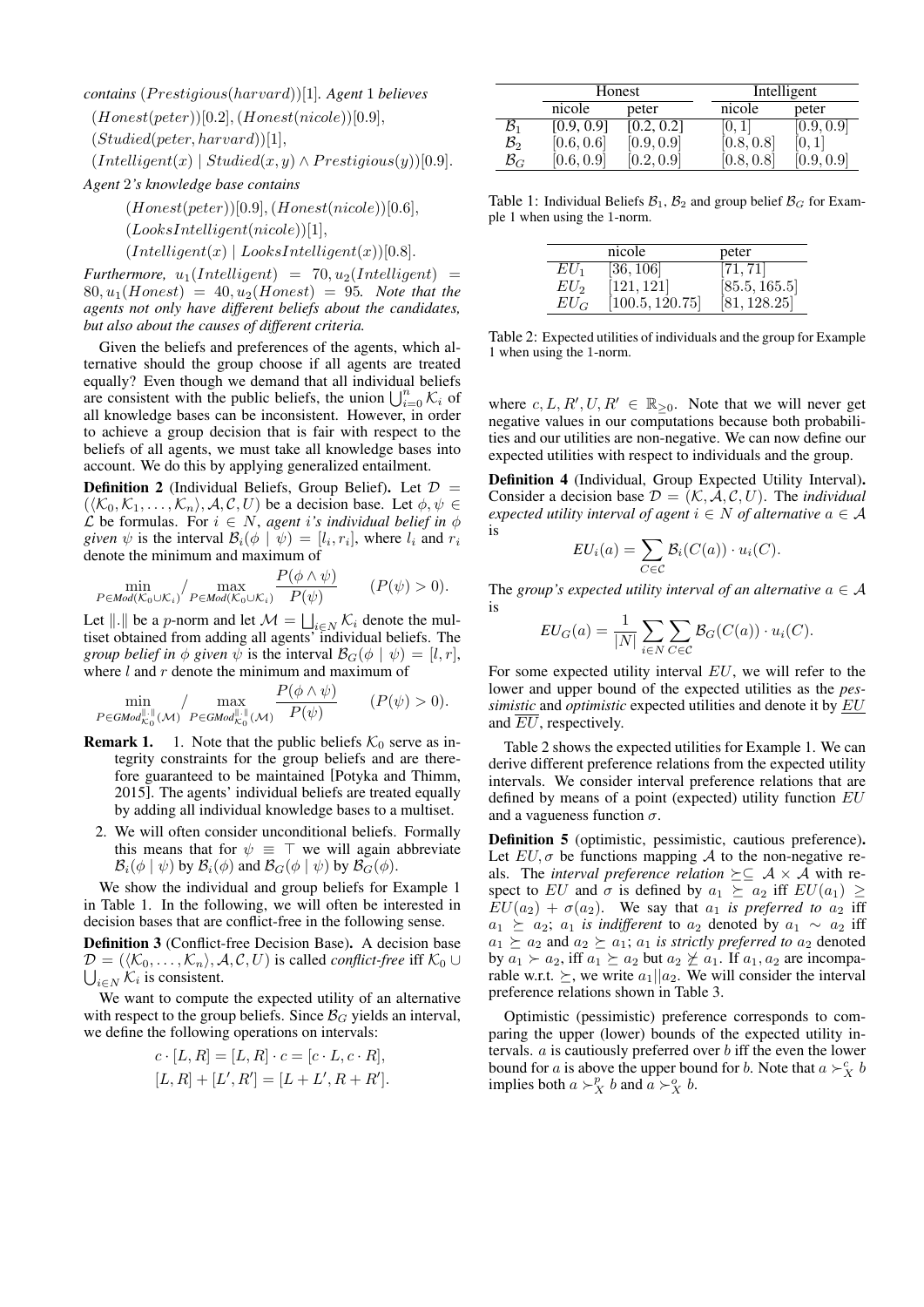| EU | $EU_X$ $EU_X$ $EU_X$ |               |
|----|----------------------|---------------|
|    |                      | $EU_X - EU_X$ |

Table 3: *(p)essimistic*, *(o)ptimistic* and *(c)autious* preference relations. X ∈ N ∪ {G} stands for the *individual preference of agent*  $i \in N$  or the *group preference*, respectively, For instance,  $a_1 \succ_X^c a_2$  iff  $\underline{EU_X}(a_1) \ge \underline{EU_X}(a_2) + \overline{EU_X}(a_2) EU_X(a_2)$ , i.e., iff  $EU_X(a_1) \geq EU_X(a_2)$ .

**Example 2.** From Table 2, we can see that  $peter \succ_1^p$  nicole and  $nicole > 0$  peter. All alternatives are cautiously incom*parable.*

### 4 Analysis

The purpose of this section is to investigate some interesting properties of our approach. In particular, we are interested in the influence of the interactions between agents' beliefs on the expected utilities and the corresponding preference relations. It is difficult to make an objective statement about what we should expect in the presence of conflicts between agents' beliefs, but we can think of some intuitive properties that should hold if there are no conflicts. Then we can attack the question what happens if there are minor conflicts in the decision base by continuity arguments. We will also address the questions how independencies in the agents' beliefs can be exploited and how we can control the influence of large interest groups on the group decisions. The intuitive notions used in the following overview of our results will be made precise in the rest of this section. In order to meet space restrictions, we moved the proofs to an online appendix<sup>2</sup>.

- *Consensus*: If the decision base is conflict-free, the expected utility of the group will be a refinement of the individual expected utilities in the sense that it yields a subinterval of the averaged individual belief intervals.
- *Cautious Dominance*: If the decision base is conflictfree and alternative  $a$  is cautiously preferred over  $b$  by all agents, then  $a$  will be cautiously preferred over  $b$  with respect to the group preferences.
- *Cautious Condorcet-Consistency*: If the decision base is conflict-free and alternative  $a$  is cautiously preferred over all  $b$  by all agents, then  $a$  will be cautiously preferred over all b with respect to the group preferences.
- *Continuity of Expected Utilities*: Minor changes in the agents' beliefs and utilities will not result in major changes in the expected utilities. In particular, if there are only minor conflicts in the knowledge base, Consensus, Cautious Dominance and Cautious Condorcet-Consistency will still hold.
- *Decomposition of Utility*: If the agents' beliefs are independent of each other, the problem of computing expected utilities can be decomposed.
- *Modularity*: If the agents' beliefs and utilities are independent of each other, then the expected utility of the decision base will be a weighted sum over the expected utilities of independent sub decision bases.
- *Majority*: The influence of large interest groups on the aggregated group beliefs and preferences can be regulated by the choice of the norm.

We will illustrate the cases in which these properties can fail by means of examples.

Let us first investigate the connection between individual expected utilities and the group's expected utilities. Our first proposition states that if there are no conflicts in the agent's beliefs, then the expected utility of the group will be a refinement of the averaged expected utilities of the agents. The result is a consequence of the following two lemmas.

**Lemma 1.** Let  $[l_i, r_i]$ ,  $[L_i, R_i]$  be non-negative intervals for  $i = 1, \ldots, k$  such that  $[l_i, r_i] \subseteq [L_i, R_i]$ . Then for all  $c_i \in$  $\mathbb{R}_{\geq 0}$ , we have  $\sum_{i=1}^k [l_i, r_i] \cdot c_i \subseteq \sum_{i=1}^k [L_i, R_i] \cdot c_i$ .

**Lemma 2.** *If*  $D$  *is conflict-free, then*  $\mathcal{B}_G(F) \subseteq \mathcal{B}_i(F)$  *for all*  $i \in N$ . In particular,  $\mathcal{B}_G(F) \subseteq \bigcap_{i \in N} \mathcal{B}_i(F)$ 

Proposition 1 (Consensus). *If* D *is conflict-free, then*  $EU_G^-(a) \subseteq \frac{1}{|N|} \sum_{i \in N} EU_i(a)$  *for all*  $a \in \mathcal{A}$ *.* 

However, the following example shows that conflicts can prohibit such a relationship in general.

Example 3. *Consider two agents, one alternative* a *and one criterion* C*. Let the public knowledge base be empty, let agent* 1 *believe*  $(C(a))[0]$  *and let agent* 2 *believe*  $(C(a))[1]$ *. Let*  $u_1(C) = u_2(C) = 1$ . If we employ the Manhattan norm, *we have that*  $\mathcal{B}_i(C(a)) = [i-1, i-1]$  *for*  $i \in N$  *and that*  $\mathcal{B}_{G}(C(a)) = [0, 1]$ *. Hence,* 

$$
\frac{1}{2} \sum_{i=1}^{2} EU_i(a) = \frac{1}{2} ([0, 0] \cdot 1 + [1, 1] \cdot 1) = [\frac{1}{2}, \frac{1}{2}]
$$
  

$$
EU_G(a) = \frac{1}{2} [0, 1] \cdot (1 + 1) = [0, 1].
$$

If there are no conflicts in the decision base and all agents' cautious preferences agree for some alternatives, then this preference will be maintained in the group preference.

Proposition 2 (Cautious Dominance, Condorcet-Consistency). *Suppose that* D *is conflict-free.*

- *1.* Cautious Dominance: *If there are*  $a, b \in A$  *such that*  $a \succeq_i^c b$  for all  $i \in N$ , then  $a \succeq_G^c b$ .
- 2. Cautious Condorcet-Consistency: *If there is an*  $a \in \mathcal{A}$ such that  $a \succeq_i^c b$  *for all*  $b \in A$ ,  $i \in N$ , then  $a \succeq_G^c b$  *for all*  $b \in \mathcal{A}$ *.*

We conjecture that Dominance and Condorcet-Consistency also hold for optimistic and pessimistic preference, but did not find a proof so far.

Again, conflicts in the knowledge base can prohibit Dominance and Condorcet-Consistency. This can be seen from Example 3 by adding an alternative b such that the agents have the same beliefs and utilities for both a and b. Then  $a \sim_1^c b$ ,  $a \sim_2^c b$  and  $a||_G^c b$ . Hence, in particular, both  $a \geq_1^c b$  and  $a \succeq_2^c b$  hold, but  $a \not\succeq_G^c b$ .

<sup>&</sup>lt;sup>2</sup>mthimm.de/misc/gdm\_ijcai2016\_proofs.pdf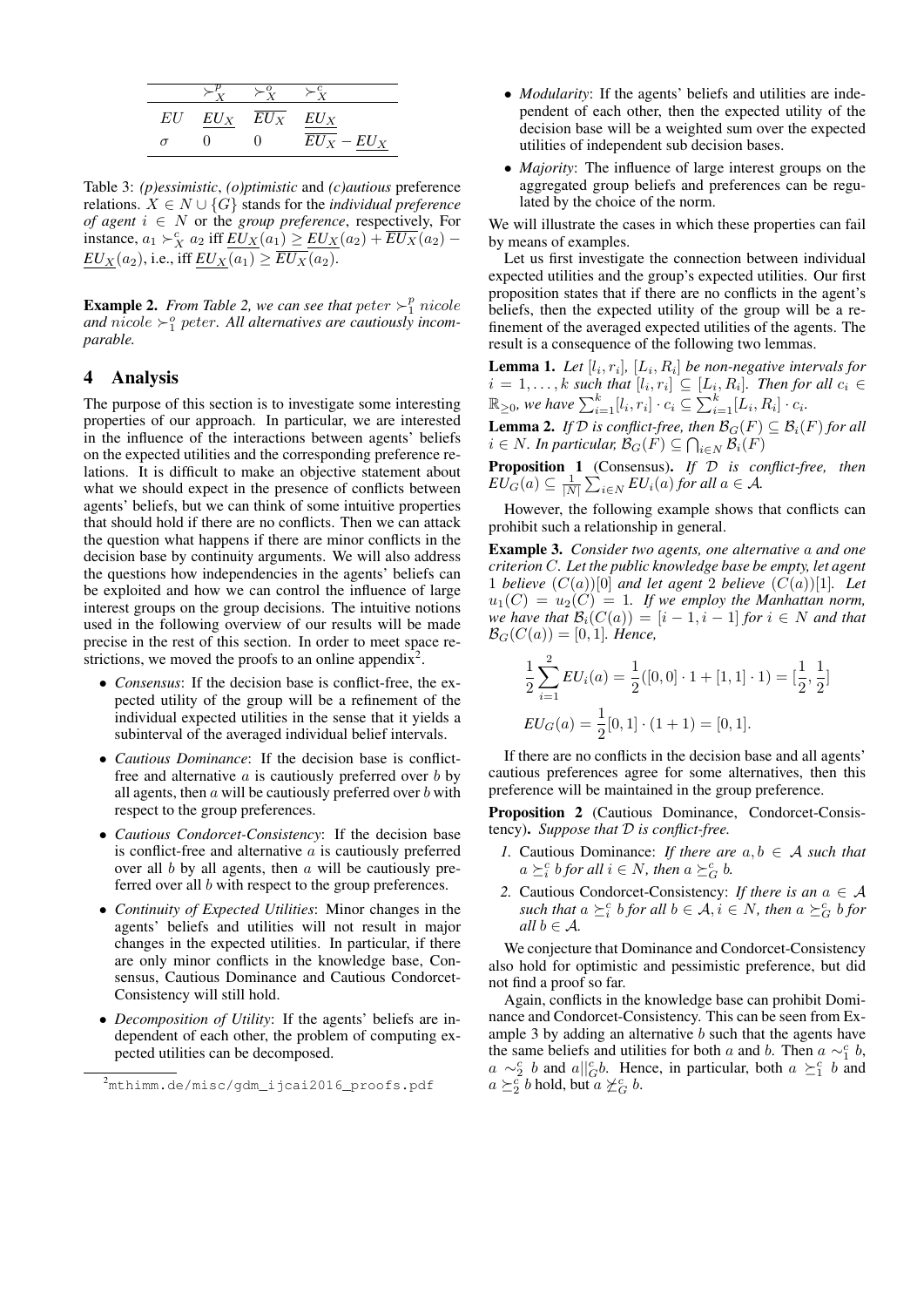However, by using a continuity argument, we can show that both properties remain true if the conflicts in the decision base are not too strong. Intuitively, this is the case if the knowledge base is close to a conflict-free knowledge base. In order to make this intuition more precise, we have to define how to compare knowledge bases. This question is subtle, but can be addressed appropriately by comparing knowledge bases extensionally, that is, with respect to their model sets [Paris, 1994]. The *Blaschke distance*  $||S_1, S_2||_B$  between two convex sets of probability distributions  $S_1, S_2$  is the smallest real number d such that for each distribution in one of the sets, there is a probability distribution in the other that has total variation distance at most  $d$  to the former. Formally,  $||S_1, S_2||_B$  is defined by

$$
\inf \{ \delta \in \mathbb{R} \mid \forall P_1 \in S_1 \exists P_2 \in S_2 : ||P_1, P_2||_1 \le \delta \text{ and } \newline \forall P_2 \in S_2 \exists P_1 \in S_1 : ||P_2, P_1||_1 \le \delta \}
$$

Generalized Entailment is continuous in the following sense: If the generalized models of  $K_1$  are close to the generalized models of  $K_2$  with respect to the Blaschke distance, then the entailment results will be close [Potyka and Thimm, 2015]. In order to talk about the influence of minor changes in the utilities, we define the distance between two knowledge bases over the same set of agents, alternatives, and criteria by measuring the difference in the extensional knowledge and in the utilities.

**Definition 6** (Distance between Decision Bases). Let  $D =$  $(\langle K_0,\ldots,K_n\rangle,\mathcal{A},\mathcal{C},U),\mathcal{D}' = (\langle \mathcal{K}_0',\ldots,\mathcal{K}n'\rangle,\mathcal{A},\mathcal{C},U')$ be decision bases over a set of agents N. Let  $M, M'$  be defined as in Definition 2 for  $D$  and  $D'$ , respectively. The distance between  $D$  and  $D'$  is

$$
d(\mathcal{D}, \mathcal{D}') = \lVert G\mathit{Mod}_{\mathcal{K}_0}(\mathcal{M}), G\mathit{Mod}_{\mathcal{K}'_0}(\mathcal{M}') \rVert_B + \lVert U, U' \rVert,
$$

where  $||U, U'|| = \sum_{i \in N} \sum_{C \in \mathcal{C}} |u_i(C) - u'_i(C)|$ .

The next proposition intuitively states that if a decision base is close to another decision base, then the expected utilities will also be close.

Proposition 3 (Continuity of Expected Utilities). *Let* D =  $(\langle\mathcal{K}_0,\ldots,\mathcal{K}_n\rangle,\mathcal{A},\mathcal{C},U),\mathcal{D}_l = (\langle\mathcal{K}_{0,l},\ldots,\mathcal{K}_{n,l}\rangle,\mathcal{A},\mathcal{C},U_l)$  $for l \in \mathbb{N}$ . Let  $EU, EU'$  denote some expected utility (in*dividual or group for some arbitrary alternative). Then*  $EU \to EU'$  whenever  $\mathcal{D}_l \to \mathcal{D}$ .

Now suppose that a decision base contains only minor conflicts in the sense that it is close to a conflict-free decision base. Then Continuity implies that Consensus and Cautious Dominance will almost hold. That is, the expected utility interval for the group will not significantly exceed the averaged expected utility interval of the individual agents. Furthermore, if alternative  $\alpha$  was significantly preferred over  $\delta$  (the difference  $EU(a) - (EU(b) + \sigma(b))$  is not too small) then a will still be preferred over b in the group.

If our decision base decomposes into independent parts, we can reduce the problem of computing expected utilities for the group to two smaller problems. A sufficient condition is given in the following proposition. To exclude dependencies, we assume that the agents decompose into two groups that have only beliefs about distinct criteria.

Proposition 4 (Decomposition of Utility). *Let* D =  $(\langle K_0, \ldots, K_n \rangle, \mathcal{A}, \mathcal{C}, U)$  *be a decision base over a finite set of agents N.* Suppose that  $N = N_1 \oplus N_2$ ,  $K_0 = K_{0,1} \oplus K_{0,2}$ ,  $\mathcal{C} = \mathcal{C}_1 \oplus \mathcal{C}_2$  and that  $\mathcal{K}_{0,1} \cup \mathcal{K}_i$  contains only criteria from  $C_1$  for  $i \in N_1$  and  $\mathcal{K}_{0,2} \cup \mathcal{K}_i$  contains only criteria from  $\mathcal{C}_2$ *for*  $i \in N_2$ . Let  $U|_{\mathcal{C}_i}$  denote the restriction of U to  $\mathcal{C}_i$  for  $i \in \{1,2\}$  and let  $\mathcal{D}_i = (\mathcal{K}_{0,i} \sqcup \langle \mathcal{K}_j \mid j \in N_i \rangle, \mathcal{A}, \mathcal{C}_i, U|_{\mathcal{C}_i})$ *denote the restricted decisions bases for the agents in* N<sup>i</sup> *. For*  $a \in \mathcal{A}$ , let  $EU_G(a)$  denote the expected group utility with respect to  $\mathcal D$  and  $EU_G^i(a)$  the expected group utility of alterna*tive* a *with respect to* D<sup>i</sup> *. Then*

$$
EU_G(a) = \frac{|N_1|}{|N|} EU_G^1(a) + \frac{|N_2|}{|N|} EU_G^2(a) + IU(a),
$$

*where* IU(a) *denotes the agents' utility that is independent of their beliefs:*

$$
\frac{\sum\limits_{i\in N_2}\sum\limits_{C\in\mathcal{C}_1}\mathcal{B}_G^1(C(a))\cdot u_i(C)+\sum\limits_{i\in N_1}\sum\limits_{C\in\mathcal{C}_2}\mathcal{B}_G^2(C(a))\cdot u_i(C)}{|N|}.
$$

Besides the computational benefits, Decomposition has also an interesting intuitive interpretation. Suppose that a subset of agents is completely indifferent with respect to a subset of criteria in the sense that the agents do not have any knowledge about these criteria and their utility for these criteria is 0. Then the expected utility of the group will be a weighted sum of the expected utilities of the subgroups as shown in the following corollary.

Corollary 1 (Modularity). *In addition to the assumptions made in Proposition 4, assume that*  $u_i(C_i) = 0$  *whenever*  $i \neq j$  *for*  $i, j \in \{1, 2\}$ *. Then* 

$$
EU_G(a) = \frac{|N_1|}{|N|} EU_G^1(a) + \frac{|N_2|}{|N|} EU_G^2(a),\tag{3}
$$

Let us now investigate the influence of majority beliefs. That is, if a overwhelming majority of agents share the same beliefs, how does this influence the group beliefs and the corresponding expected utilities? The answer depends on the norm that we use for generalized entailment. We formalize the notion of majority beliefs by adding copies of a particular agent. Intuitively, this agent can be understood as a representative of a fraction sharing common beliefs. We are interested in what happens if the fraction grows. Given some decision base  $D$ , we let  $D_k^s$  denote the decision base that is obtained from D by adding k copies of some agent  $s \in N$ . Formally, if  $\mathcal{D} = (\langle \mathcal{K}_0, \ldots, \mathcal{K}_n \rangle, \mathcal{A}, \mathcal{C}, U)$ , then

$$
\mathcal{D}_k^a = (\langle \mathcal{K}_0, \ldots, \mathcal{K}_n, \underbrace{\mathcal{K}_s, \ldots, \mathcal{K}_s}_{k \text{ times}} \rangle, \mathcal{A}, \mathcal{C}, U'),
$$

where for  $n < l \leq n + k, u'_{l}(C) = u'_{s}(C)$  for all  $C \in \mathcal{C}$ .

The following proposition states that the size of the fraction has no influence whatsoever on the outcome when using the maximum norm.

Proposition 5 (Maximum-Norm Majority Ignorance). *Let*  $\mathcal{D} = (\langle \mathcal{K}_0, \ldots, \mathcal{K}_n \rangle, \mathcal{A}, \mathcal{C}, U)$  *be a decision base over a finite set of agents*  $N$ , let  $s \in N$  and let  $\mathcal{B}_G^k$  denote the group belief function w.r.t.  $\mathcal{D}_k^s$ .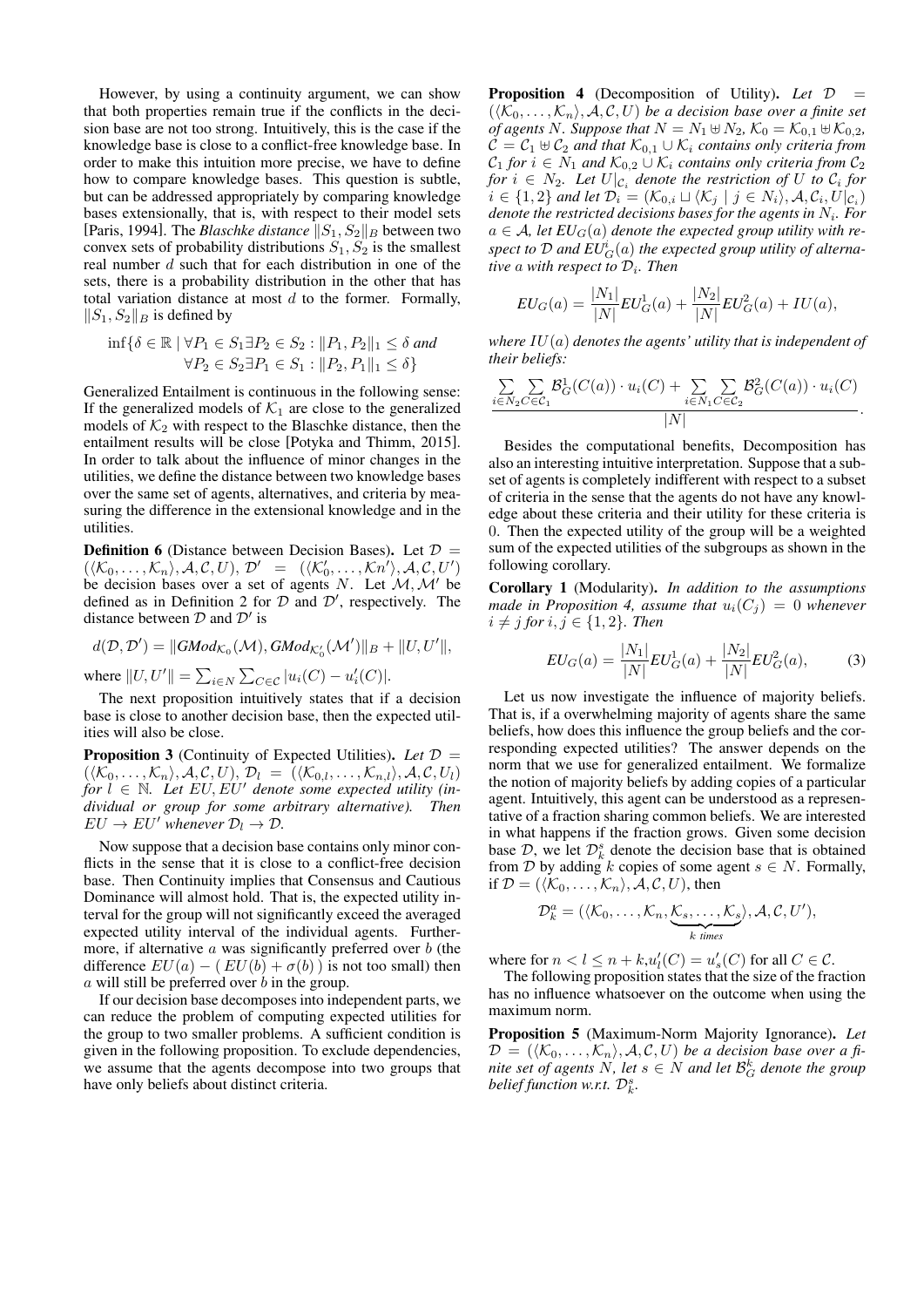

Figure 1: Our group belief approach (solid lines) versus the qualitative social choice approach (dashed lines)

*Suppose that* B<sup>G</sup> *is defined with respect to the maximum* norm, and let  $\phi \in \mathcal{L}$  be a formula. Then  $\mathcal{B}_G^{k}(\phi) = \mathcal{B}_G(\phi)$  for *all*  $k \in \mathbb{N}$ *. In particular, for all*  $a \in \mathcal{A}$ *,*  $EU_G^{\overline{k}}(a) = EU_G(a)$ *.* 

When applying *p*-norms other than the maximum norm, intuition suggests that the group beliefs will converge to the majority beliefs. However, we have to rule out some exceptions. Even though we could not find a proof so far, there is some empirical evidence that the following conjecture is true.

Conjecture 1 (p-Norm Majority Sensitivity). *Let* D =  $(\langle K_0, \ldots, K_n \rangle, \mathcal{A}, \mathcal{C}, U)$  *be a decision base over a finite set of agents*  $N$  *let*  $s \in N$  *and let*  $\mathcal{B}_G^k$  *denote the group belief*  $\hat{p}$  *function w.r.t.*  $\mathcal{D}_k^s$ *.* 

*Suppose that*  $\mathcal{B}_G$  *is defined with respect to a p-norm, where*  $1 \leq p < \infty$ *. Let*  $\phi \in \mathcal{L}$  *be a formula such that*  $\mathcal{B}_s(\phi) \neq [0, 1]$ *. Then*  $\mathcal{B}_G^k(\phi)$  *approaches*  $\mathcal{B}_s(\phi)$  *as*  $k \to \infty$ *.* 

## 5 Related Work

There exist various methods in the literature to make group decisions. Many frameworks and their properties have been discussed extensively in the economic literature, see, for instance, [Gilboa *et al.*, 2004; Chambers and Hayashi, 2006; Nehring, 2007; Gajdos *et al.*, 2008; Crès *et al.*, 2011]. Sometimes group decision making is regarded as a dynamic process, in which agents reason about other agents' mental states and try to increase other agent's cooperativeness towards joint decisions in their own interest, see, for instance, [Wooldridge and Jennings, 1999; Panzarasa *et al.*, 2002]. In a similar spirit, group decision making can be regarded as an argumentation problem [Amgoud and Prade, 2009; Fan *et al.*, 2014] Another popular approach is to compute agent preferences individually and to apply voting rules afterwards to make a group decision [Shoham and Leyton-Brown, 2008; Brandt *et al.*, 2012]. Our approach is closer to the latter methodology, but instead of deriving individual preferences first and then merging them into group preferences, we start by merging the individual beliefs to derive group preferences from the group beliefs. We illustrate this in Figure 1.

There are other belief merging approaches that we could apply to derive the group beliefs, see [Konieczny and Pérez, 2011] for classical approaches or [Kern-Isberner and Rödder, 2004; Adamcik, 2014; Wilmers, 2015] for some probabilistic alternatives. An approach very closely related to generalized entailment was introduced in [Daniel, 2009]. Daniel also considered probability functions that, in another sense minimally violate an inconsistent knowledge base. However, generalized entailment has some computational advantages, see [Potyka and Thimm, 2014; 2015] for a more detailed discussion.

The properties discussed in Section 4 are inspired by the literature on social choice and probabilistic logic. In particular, Dominance and Condorcet-Consistency correspond to social-choice-theoretic properties [Shoham and Leyton-Brown, 2008], whereas Continuity and Modularity correspond to properties considered for probabilistic logics [Paris, 1994; Adamcik, 2014; Wilmers, 2015].

Our decision-theoretic framework extends the single agent framework from [Acar *et al.*, 2015] to several agents. Since in multi-agent settings very different problems arise, the properties analyzed here are very different from those considered in [Acar *et al.*, 2015]. Some properties like Continuity and Decomposition are, however, related to corresponding properties of generalized entailment [Potyka and Thimm, 2015].

#### 6 Conclusions and Future Work

We proposed a probabilistic-logical framework for group decision making and introduced three preference relations. Our decision making approach provides several guarantees as discussed in Section 4. If there are no conflicts among the agents' beliefs, our approach satisfies the social-choicetheoretic properties Dominance and Condorcet-Consistency when using the cautious preference relation. Proving these properties for optimistic and pessimistic preference is part of future work. Continuity of our framework guarantees that Dominance and Condorcet-Consistency remain true when there are only minor conflicts. We are also planning to investigate the general case in more detail to provide more rigorous statements for the case of conflicts. The decomposition properties of our framework are independent of this question and can be used to solve larger decision problems by decomposing them into smaller, independent parts. By applying different p-norms, we can control the influence of large interest groups. Proposition 5 states that the size of the group has no influence at all when we let  $p = \infty$ . Understanding generalized entailment as a norm minimization problem suggests that, for other choices of  $p$ , the group belief will converge to the beliefs of growing interest groups. The reason is that the violation vector will eventually be dominated by entries from the large interest group. Currently, p-norm Majority Sensitivity for  $p < \infty$  is only supported by empirical evidence and intuition, a formal proof is part of future work. In practice,  $p = \infty$  might be a good choice when majority ignorance is desired,  $p = 1$  or  $p = 2$  when majority sensitivity is desired. A discussion of the computational implications of the choice of p can be found in [Potyka and Thimm, 2015].

We are also going to consider aggregation functions that are based on point probabilities rather than on probability intervals. To this end, we can determine the group beliefs by means of a best generalized model like the one maximizing entropy [Daniel, 2009; Adamcik, 2014; Potyka and Thimm, 2014; Wilmers, 2015]. This approach will, in particular, always yield point utilities instead of utility intervals. We are also planning to provide a direct comparison between our approach and social choice approaches.